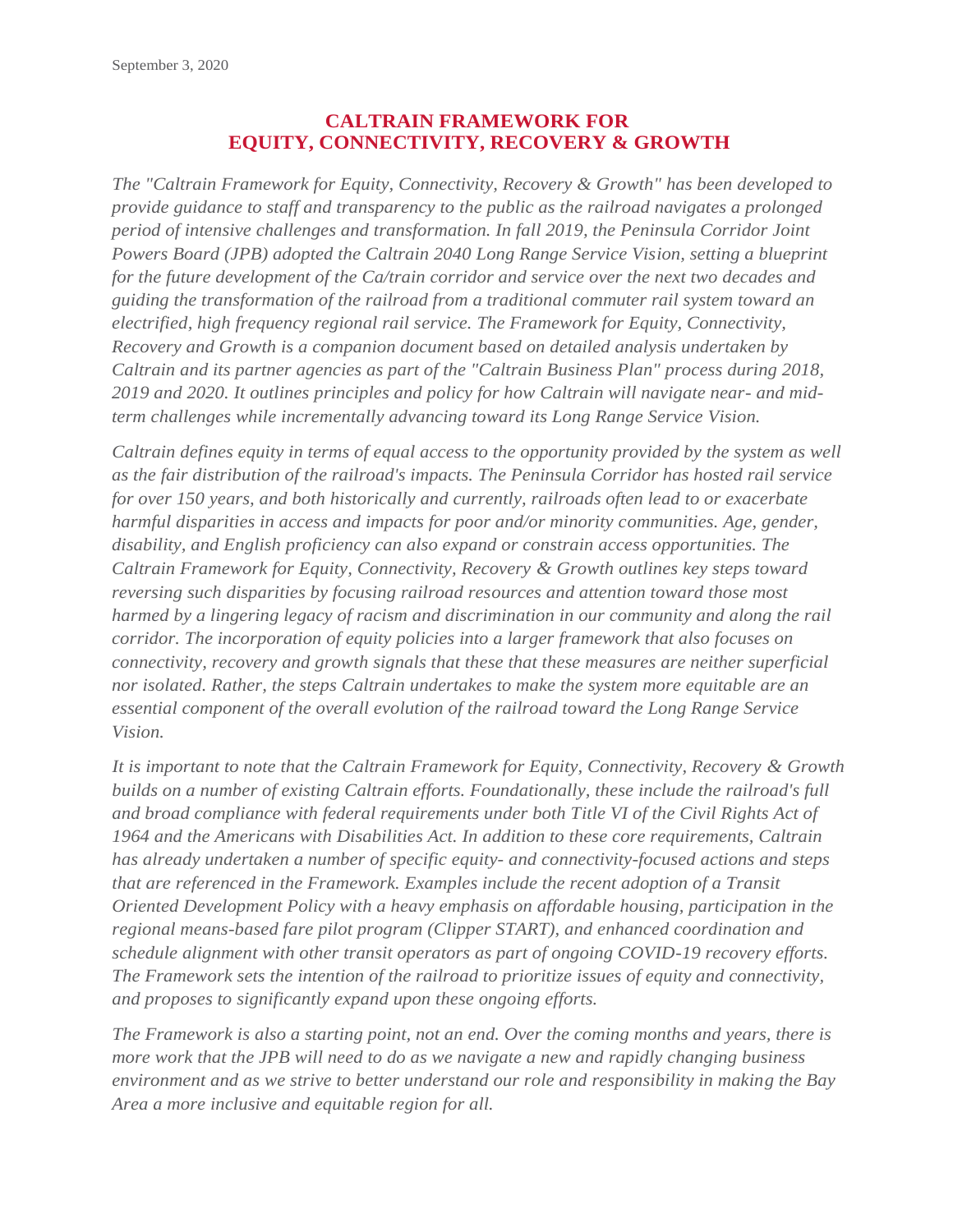## **Guiding Principles**

- 1) Caltrain's Framework for Equity, Connectivity, Recovery & Growth directs the railroad to undertake both near-term recovery planning as well as the longer-term planning and implementation of its services and projects in accordance with the following guiding principles:
	- A.) Caltrain shall make a priority of enhancing **equity** in its system, focusing on the diverse constituency of riders who depend on transit for essential travel and addressing the historical inequities that have caused the rail service to be disproportionately underutilized by lower income riders and people of color.
	- B.) Caltrain recognizes its unique position as a critical link within the Bay Area's passenger rail network. The railroad will undertake policies and actions that improve its **connectivity** to other transit systems to strengthen its role as part on a regionally integrated network.
	- C.) Caltrain must address the needs of the present (during the COVID-19 pandemic), while simultaneously planning for and working toward a long-term future. The railroad will endeavor to proceed on a path of **recovery and growth** that anticipates, advances and, where possible, accelerates the incremental delivery of the 2040 Long Range Service Vision.

## **Equity**

- 2) In accordance with principle IA, the Framework guides Caltrain toward advancing the following policies and actions as soon as practicable and financially feasible with the goal of increasing equity on the system today and in the future.
	- A.) Undertake service changes and system improvements in a manner that enhances equity and access for historically disadvantaged and underserved groups and communities. This includes:
		- 1) Improving midday and off-peak service levels to serve and attract customers who need the system for non-work trips or whose work schedules do not conform to traditional peak commute hours.
		- 2) Considering social, racial and geographic equity as a significant factor in determining the restoration and expansion of service frequencies at individual stations.
		- 3) Engaging in research, community dialog and planning to understand how best to provide meaningful access and connections between the Caltrain system and historically underserved low-income and minority communities along thecorridor.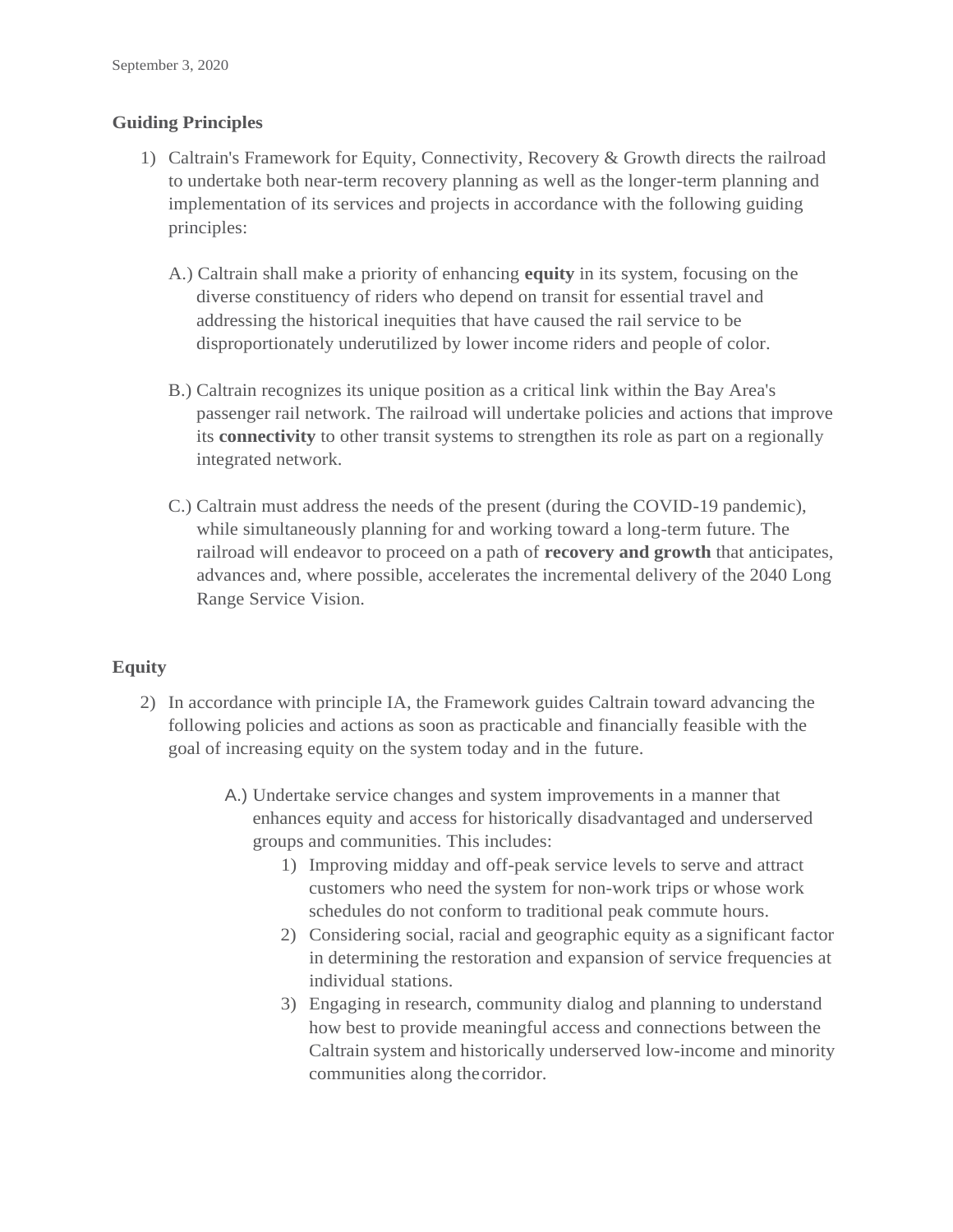- 4) Prioritizing the planning and implementation of station projects and system enhancements that will expand and facilitate access for riders with disabilities.
- 5) Undertaking planning to improve Caltrain station access facilities most heavily used by low-income riders, including bus stops, bicycle parking, pick-up/drop-off areas, and walkways.
- B.) Take steps to ensure that the Caltrain system is affordable to all, and that fare policies are equitable. This includes:
	- 1) Seeking Board action to temporarily suspend the implementation of fare increases previously authorized by the JPB asridership recovers from the COVID-19 pandemic.
	- 2) Affirming Caltrain's ongoing support for the regional means-based fare program (Clipper START) and working collaboratively with the Metropolitan Transportation Commission and other transit operatorsto increase the effectiveness and reach of this program or any successor effort.
	- 3) Accelerating and expanding further fare policy analysis called for in the 2018 Fare Study. This includes both study and evaluation of the Go Pass and other discount programs and well as potential changes to the overall structure of the fare system to improve equity and ridership outcomes.
	- 4) Constructive participation in the Regional FareCoordination and Integration Study, towards the goals of increasing ridership and enhancing the ease and affordability of trips made using multiple transit providers.
- C.) Manage the corridor, including railroad facilities, lands and projects, in a manner that addresses equity and the historical impacts that the rail line and its operation have had on lower-income and minority communities. This includes:
	- 1) Incorporating and adhering to environmental justice and equity principles in the early stages of capital project planning and theoverall development of the railroad's capital program
	- 2) Prioritizing projects and programs that mitigate, reduce or eliminate localized environmental impacts of rail operations, including pollutant emissions and noise
	- 3) Implementing the significant commitment to affordable housing included in Caltrain's 2020 Transit Oriented Development Policy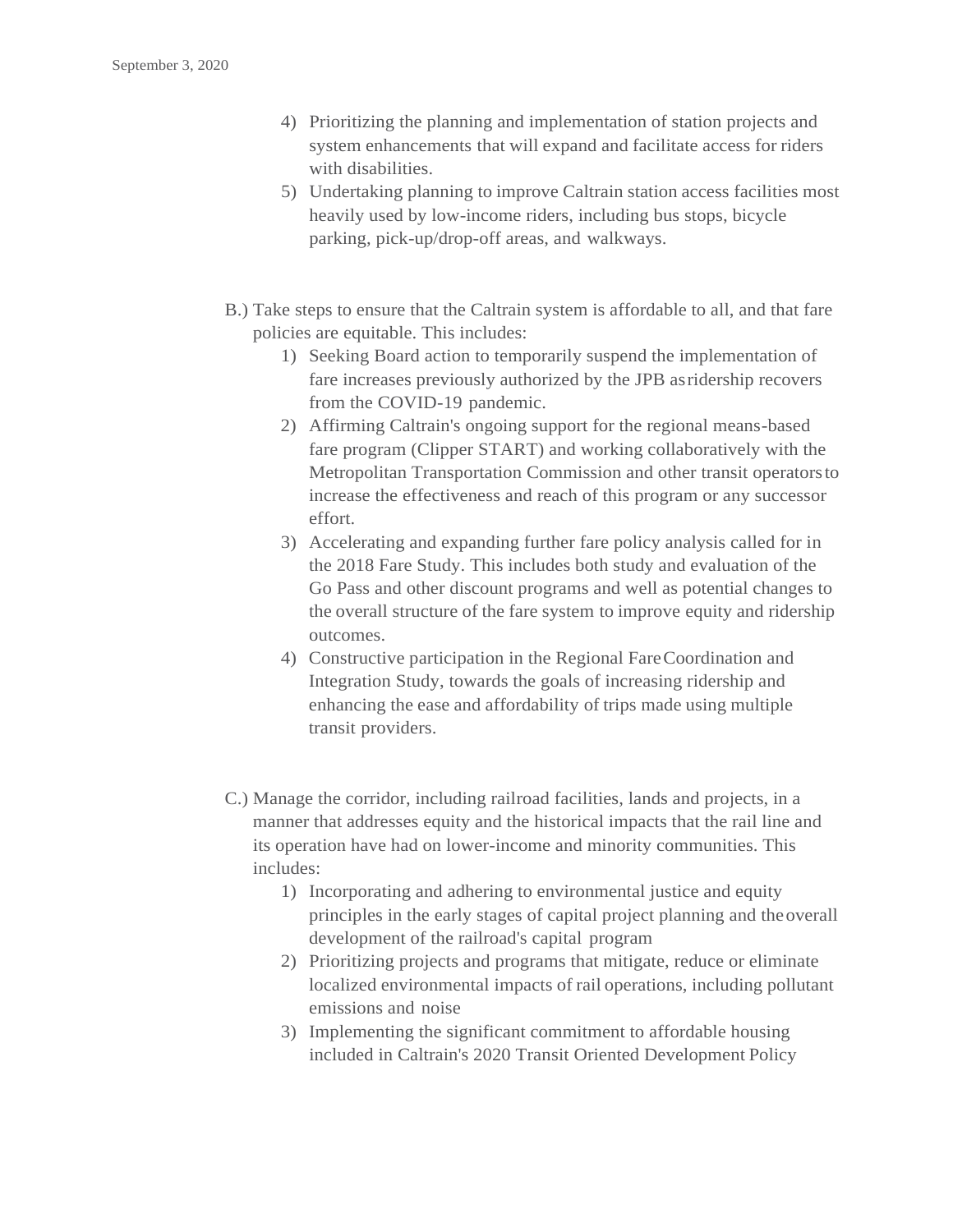- 4) Working with corridor communities to support inclusive local and regional land use policies and anti-displacement efforts at and around Caltrain stations
- 5) Supporting grade separations and other projects that enhance connectivity across the rail corridor and address thehistoric role the railroad has played in physically bifurcating and segregating communities
- D.) Ensure that Caltrain communicates and interacts with customers in a manner that is equitable and welcoming to all. This includes:
	- 1) Evaluating and updating training for frontline workers to address implicit bias
	- 2) Regularly assessing fare enforcement policies and activities to ensure that they are designed and executed in a consistent and equitable manner
	- 3) Continuously improving Caltrain's outreach processes, marketing materials and customer information systems to ensure that they exceed minimum standards and are intelligible, intuitive and welcoming to customers representing a broad spectrum of cultural and linguistic backgrounds; and
- E.) Sustain and deepen Caltrain's commitment to equity through an ongoing program of organizational development, learning and accountability. This includes:
	- 1) Identification of training resources and participation in programs such as the Government Alliance on Racial Equity (GARE) to expand organizational understanding and effectiveness on equity issues
	- 2) Designation of an internal Core Team responsible for the tracking and advancement of equity initiatives across the organization
	- 3) Designation of the Citizen's Advisory Committee (CAC) as a primary venue where updates regarding Caltrain's equity initiatives will be provided on an at-least biannual basis
	- 4) Development of a regularly-updatedequity work program, along with specific performance measures and standards, to be reviewed with the both the CAC and the Board
- 3) In accordance with principle 1B, the Framework further directs Caltrain to advance the following policies and actions to maximize connectivity to other transit providers as part of an integrated regional rail and transit system.
	- A.) Plan for a standardized "clock face" schedule with consistent arrivals and departures at stations so that shuttle, bus, and light rail transit providers and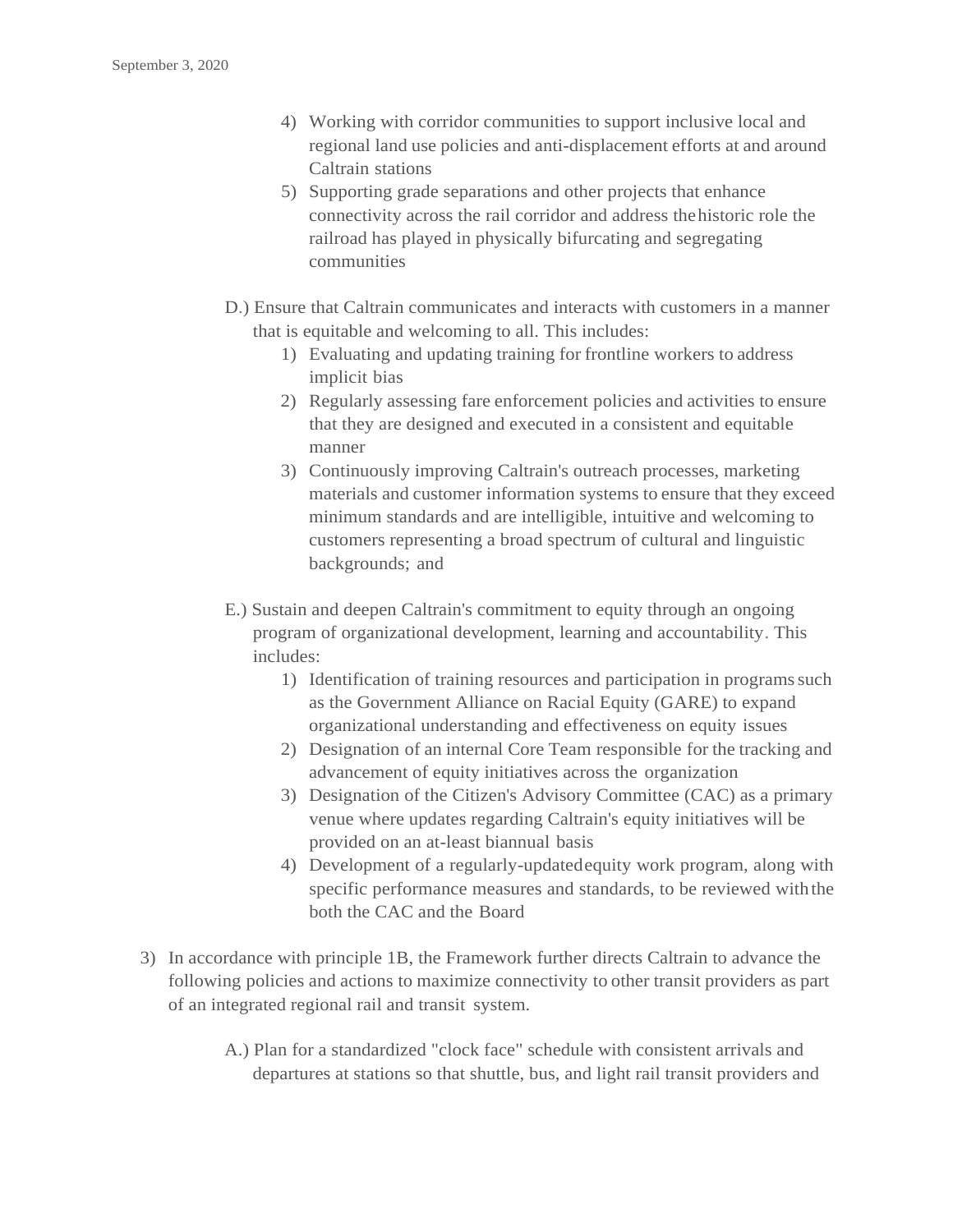intercity rail operators have the ability to predict and plan to Caltrain's service.

- B.) Prioritize the coordination of major intermodal transfers within service planning, focusing initially on the connection to BART at Millbrae and considering other key transfer points as practicable.
- C.) Build on and expand existing coordination with other transit and rail operators to ensure that inter-operator connectivity is safeguarded and improved as COVID-19 recovery efforts proceed and as Caltrain prepares for the launch of electrified service.
- D.) Consider the ease of transfers as a key factor in the further development of the railroad's fare policy and continue to seek integration with, and participate in, State and regional fare programs, including continuing constructive participation in the Regional Fare Coordination and Integration Study.
- 4) Finally, in accordance with principle lC, the Framework guides Caltrain towards planning for COVID-19 recovery and growth in a manner that looks toward the future and incrementally advances and implements the 2040 Long Range Service Vision over the course of the coming decade.
	- A.) Strive to deliver specific elements and benefits of the Long Range Service Vision as soon as is practicable and supported by the market demand and financial circumstances of the railroad.
	- B.) Plan and build toward an "enhanced growth" level of service, beyond initial electrification, that includes the provision of an 8 train per hour per direction peak hour service level between San Francisco and San Jose, and enhanced service south of San Jose to the extent achievable based on current corridor ownership constraints.
	- C.) Refine and advance the planning and development of a program of capital improvements to support the "enhanced growth" level of service, including but not limited to:
		- 1) The full electrification of the mainline service between San Francisco and San Jose, and the corresponding expansion of Caltrain's electrified fleet and storage facilities;
		- 2) Any necessary improvements to Caltrain's tracks and systems;
		- 3) The provision of level boarding at all Caltrain stations; and